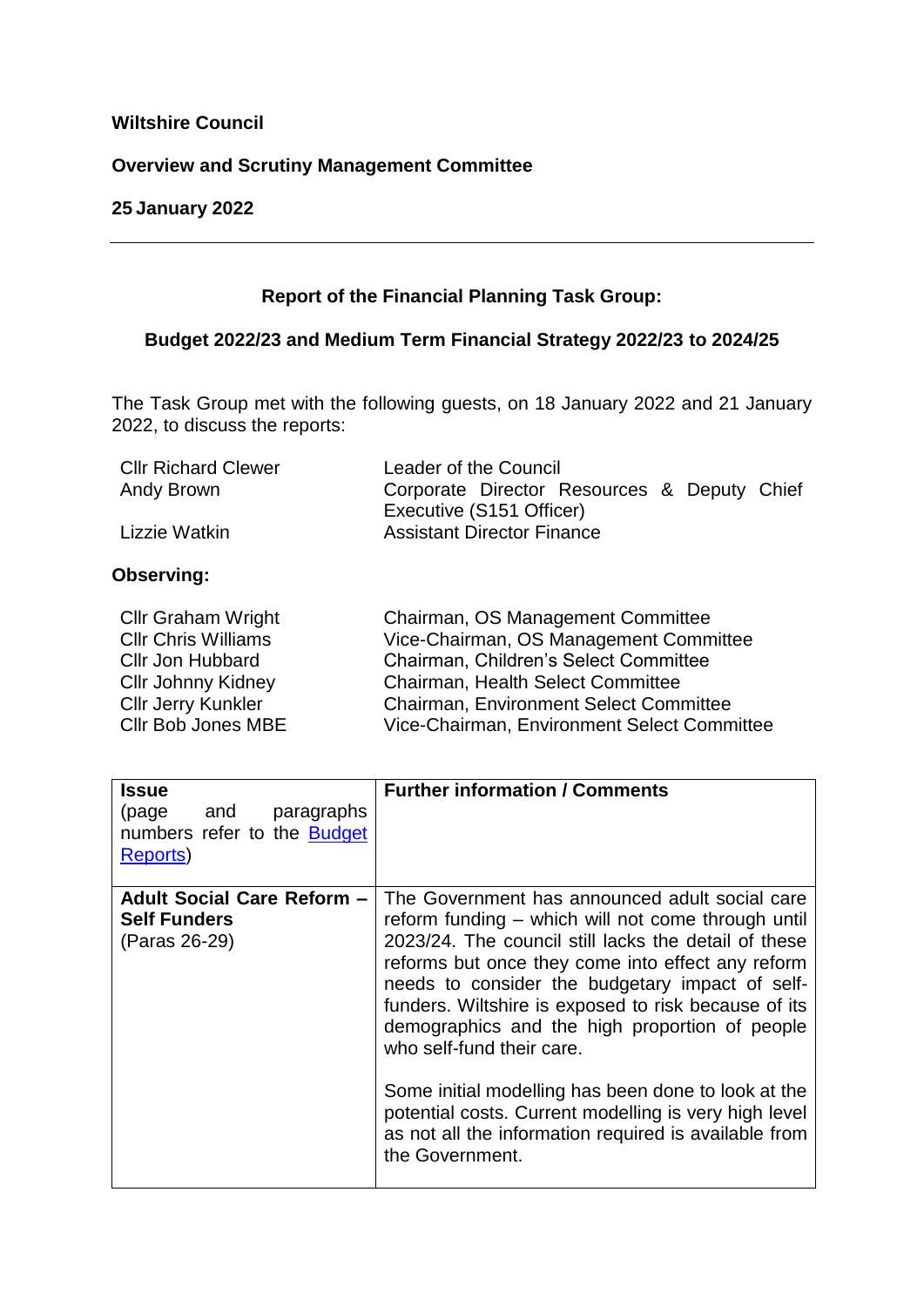|                                                                              | Risk remains but the Government is aware of this<br>and has indicated it is prepared to give the<br>necessary assistance.                                                                                                                                                                                                              |
|------------------------------------------------------------------------------|----------------------------------------------------------------------------------------------------------------------------------------------------------------------------------------------------------------------------------------------------------------------------------------------------------------------------------------|
| <b>Adult Social Care - Infection</b><br><b>Control Measures</b><br>(Para 29) | The Government have announced that it will fund<br>PPE requirements until March 2023, and this has<br>been factored into the budget.                                                                                                                                                                                                   |
|                                                                              | The guidance around infection control will change<br>but the assumptions in the budget have been<br>factored into tendering and prices. There are risks<br>that these costs may be higher for tendered<br>services. There is £1.9m pressure built in regarding<br>hospital discharge, where there are significant<br>additional costs. |
| <b>Consumer Price Index (CPI)</b><br>(Paras 42-43, 105)                      | The council must use an inflation index like CPI but<br>recognises that in certain circumstances there will<br>be significant variation in inflation levels. The CPI<br>forecast is taken from the Bank of England and was<br>released in November 2021. It is predicted that the<br>inflation rate over 2022/23 would be 4%.          |
|                                                                              | There are risks that tender inflation could be over<br>4%. There will be pressures in some areas e.g.,<br><b>SEND (Special Educational Needs and Disabilities)</b><br>school transport and in highways costs for services<br>and materials that are likely to exceed CPI.                                                              |
|                                                                              | The<br>budget allows for price increases<br>e.g.,<br>Highways and Streetscene revenue budget 2022/23<br>is £25.6m an overall increase of £1.4m from<br>2021/22. The market will determine whether costs<br>rise above CPI.                                                                                                             |
|                                                                              | The budget is based upon the best assumptions at<br>the time. a Any inaccuracies in these assumptions<br>will need to be managed. The council can also draw<br>upon the general reserve fund. The assumptions<br>are robust enough to allow management of the<br>budget before drawing on reserves.                                    |
| <b>Wiltshire Online</b><br>(Para 71)                                         | The council has a commercial arrangement with BT.<br>Part of the contract has shared benefits, which has                                                                                                                                                                                                                               |
|                                                                              | generated one-off income of £3.3m (2022/23). It will<br>be set aside in the budget equalisation fund.                                                                                                                                                                                                                                  |
|                                                                              | This funding will not be used to improve broadband<br>in the county as the Government has developed a<br>new programme to tackle connectivity. The council                                                                                                                                                                             |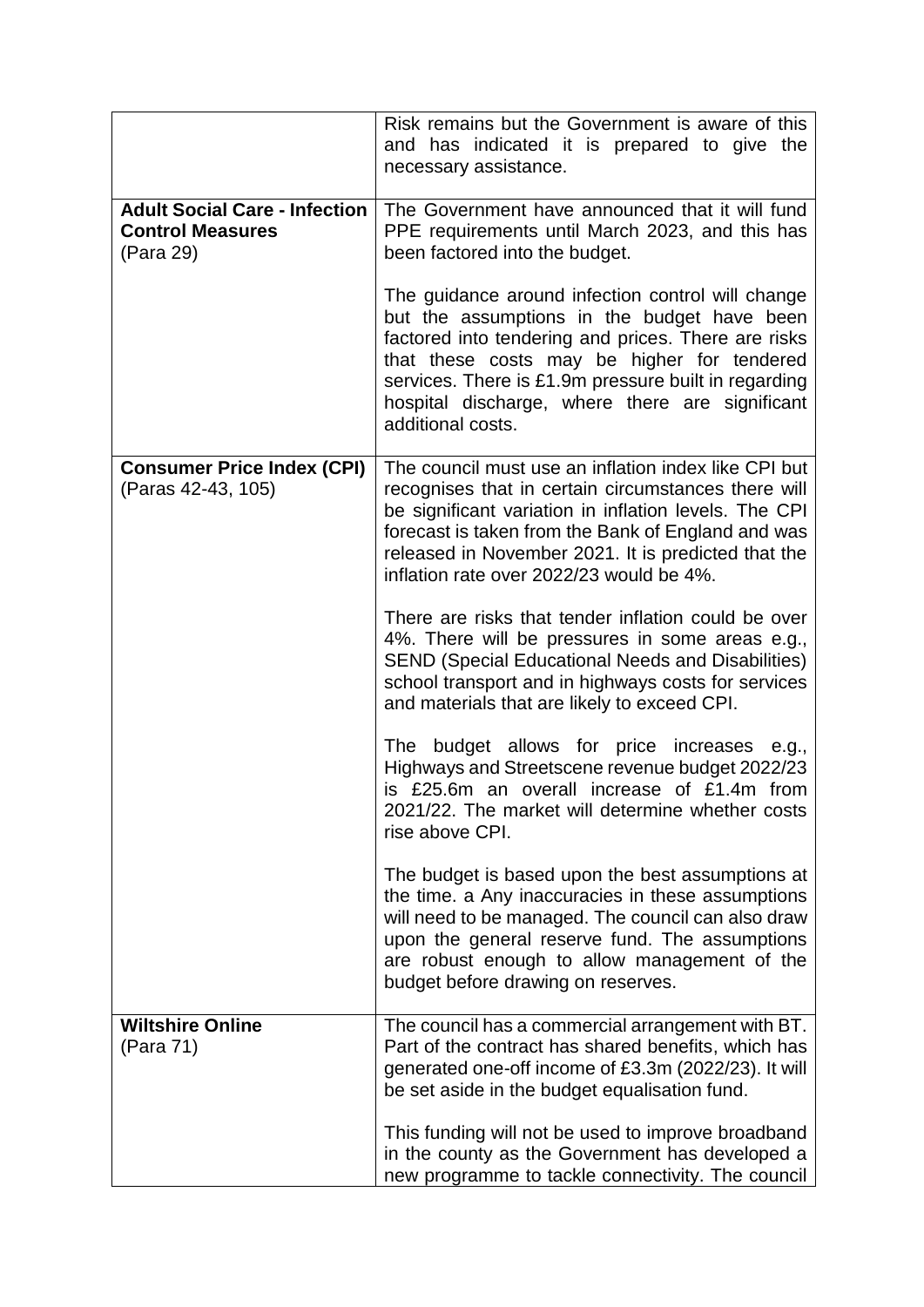|                                                                                                                        | may want to invest in that programme in future - but<br>will await further details.                                                                                                                                                                                                                                                                                                                                  |
|------------------------------------------------------------------------------------------------------------------------|----------------------------------------------------------------------------------------------------------------------------------------------------------------------------------------------------------------------------------------------------------------------------------------------------------------------------------------------------------------------------------------------------------------------|
| <b>CATG</b><br>(Community<br>Area<br>Transport Groups) / Local<br><b>Highways</b><br>Improvement<br>Group<br>(Para 85) | This funding $(E0.8m)$ is made up of $E0.4m$ from a<br>Highways integrated transport grant and£0.4m from<br>borrowing. This funding provides greater flexibility.                                                                                                                                                                                                                                                    |
| <b>Dedicated</b><br><b>Schools</b><br><b>Grant</b><br>(DSG)<br>(Paras 110-119)                                         | It was confirmed that this fund is for pupils at schools<br>in Wiltshire and is distributed to the schools on a per<br>pupil basis.                                                                                                                                                                                                                                                                                  |
| <b>Savings</b><br>(Para 140; Appendix 1, Annex<br>8)                                                                   | The budget proposes delivering £25m of savings,<br>subject to approval by Council. Previous saving<br>plans have been side-lined by COVID and the<br>council has not delivered a significant savings<br>programme since 2019/20.                                                                                                                                                                                     |
|                                                                                                                        | This potential £25m saving has a risk likelihood<br>assessment of 25%. This is based upon the<br>previous record of accomplishment when delivery of<br>savings ranged from 60-80%. The risk will decrease<br>as more savings are achieved.                                                                                                                                                                           |
|                                                                                                                        | The step change suggested will be a performance<br>management framework. Senior management will<br>ensure that this cultural change becomes integrated<br>into delivering services and managing finances.<br>Savings targets will be transparent with a greater<br>focus on these in budget monitoring reports. If<br>savings are not on track action will be taken.                                                 |
| <b>Non-Domestic Rates</b><br>(Appendix 1, page 3)                                                                      | Business rates are payable upon council run leisure<br>centres. A new temporary relief was announced in<br>the Budget 2021, which is on top of existing grants.<br>The government is moving toward returning the Non<br>Domestic<br>Ratepayers (NDR) regime<br>to<br>pre-<br>pandemic levels.                                                                                                                        |
| <b>Staff</b><br><b>Saving</b><br><b>Savings</b>                                                                        | The Children's Select Committee has looked for                                                                                                                                                                                                                                                                                                                                                                       |
| <b>Proposals</b><br>(Appendix 1, page 8-9)                                                                             | reassurance that reductions in staff would not<br>reduce service levels at its meeting on 19 January<br>2022. There was some member concern that<br>reductions in back-office support might impact on<br>frontline capacity. Many of the staffing reductions<br>proposed are about removing vacant posts - often<br>vacant for some time. These proposals for 2022/23<br>have been rated as having minimal risk upon |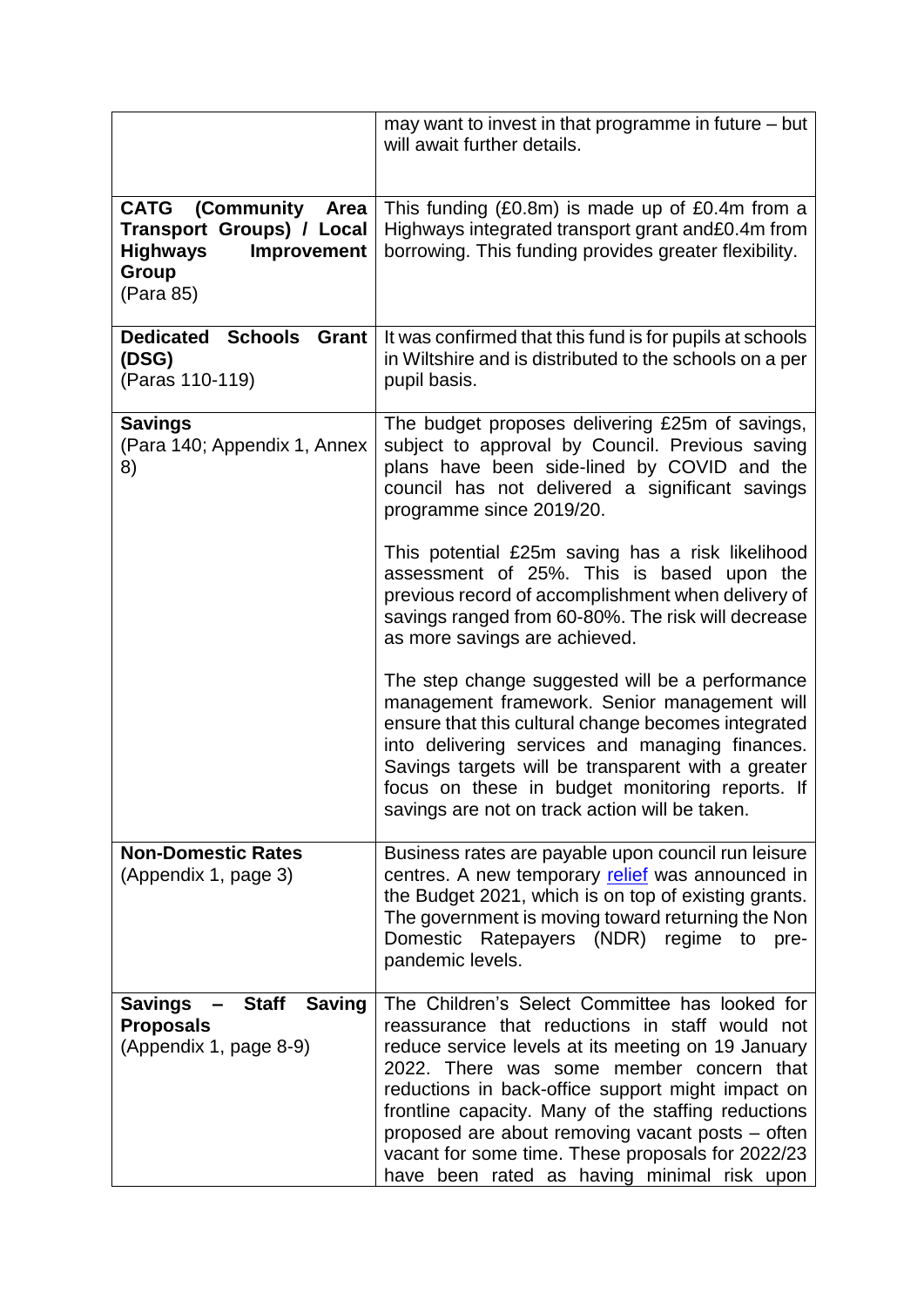|                                                         | service delivery. There will be some impact<br>2023/24, though probably minimal.                                                                                                                                                                                                                                                                                                                                                                                                                                                                                                                                                                                                                                          |
|---------------------------------------------------------|---------------------------------------------------------------------------------------------------------------------------------------------------------------------------------------------------------------------------------------------------------------------------------------------------------------------------------------------------------------------------------------------------------------------------------------------------------------------------------------------------------------------------------------------------------------------------------------------------------------------------------------------------------------------------------------------------------------------------|
| <b>General Fund Reserve</b><br>(Appendix 1, page 11)    | The general fund reserve currently stands at<br>£18.256m increasing to £19.656m 2023/24. This is<br>not enough to cover all the identified<br>risk<br>(£27.615m). However, other reserves are also set<br>aside to mitigate financial risk the council faces,<br>such as latent demand.                                                                                                                                                                                                                                                                                                                                                                                                                                   |
| <b>Drawing Down Reserves</b><br>(Appendix 1, page 11)   | In 2022/23 the budget equalisation fund will be<br>£16.5m and will be held at the same level 2022/23;<br>In 2023/24 part of the reserve (£9m) will be used to<br>balance the budget.                                                                                                                                                                                                                                                                                                                                                                                                                                                                                                                                      |
|                                                         | The use of the collection fund volatility reserve is<br>quite technical due to the timing of announcements<br>regarding Government business rate reliefs. In each<br>of the next three years the reserve will be reduced<br>by £1.25m as agreed previously. The timing of relief<br>announcements has meant deficits, for which the<br>council has received section 31 grant compensation<br>from the Government. Council tax collection rates<br>have held up during the pandemic, but forecasting<br>is difficult, with particular risk associated with<br>business rates. The fund will be kept at around £4m<br>(£3.9m 2024/25) due to the size of the collection<br>fund and the potential risks around forecasting. |
|                                                         | Latent demand reserve is £7m (2022/23). Demand<br>has been estimated at £3m 2022/23 and £4m<br>2023/24. Funds will only be used if a need is<br>identified. There is no evidence currently that<br>reserves will be needed in future. Any reserve<br>remaining in 2024/25 could be transferred to the<br>budget equalisation reserve or the general fund<br>reserve.                                                                                                                                                                                                                                                                                                                                                      |
| <b>Revenue Costs of Capital</b>                         | There is a revenue cost element to capital projects.                                                                                                                                                                                                                                                                                                                                                                                                                                                                                                                                                                                                                                                                      |
| <b>Expenditure on Highways</b><br>(Appendix 1, Annex 1) | This is set out at a high level in Annex 1. The<br>maintenance budget for highways will be kept at<br>same level as in 2020/21.                                                                                                                                                                                                                                                                                                                                                                                                                                                                                                                                                                                           |
| <b>Ash Die Back</b><br>(Appendix 1, Annex 5)            | £0.50m has been set aside for ash die back; an uplift<br>on the 2021/22 budget (£0.25m). The council is<br>taking a managed approach, as the total scale of the<br>issue is more than can be addressed in the budget.<br>There are areas that need to be addressed first<br>where health and safety is affected. The budget will                                                                                                                                                                                                                                                                                                                                                                                          |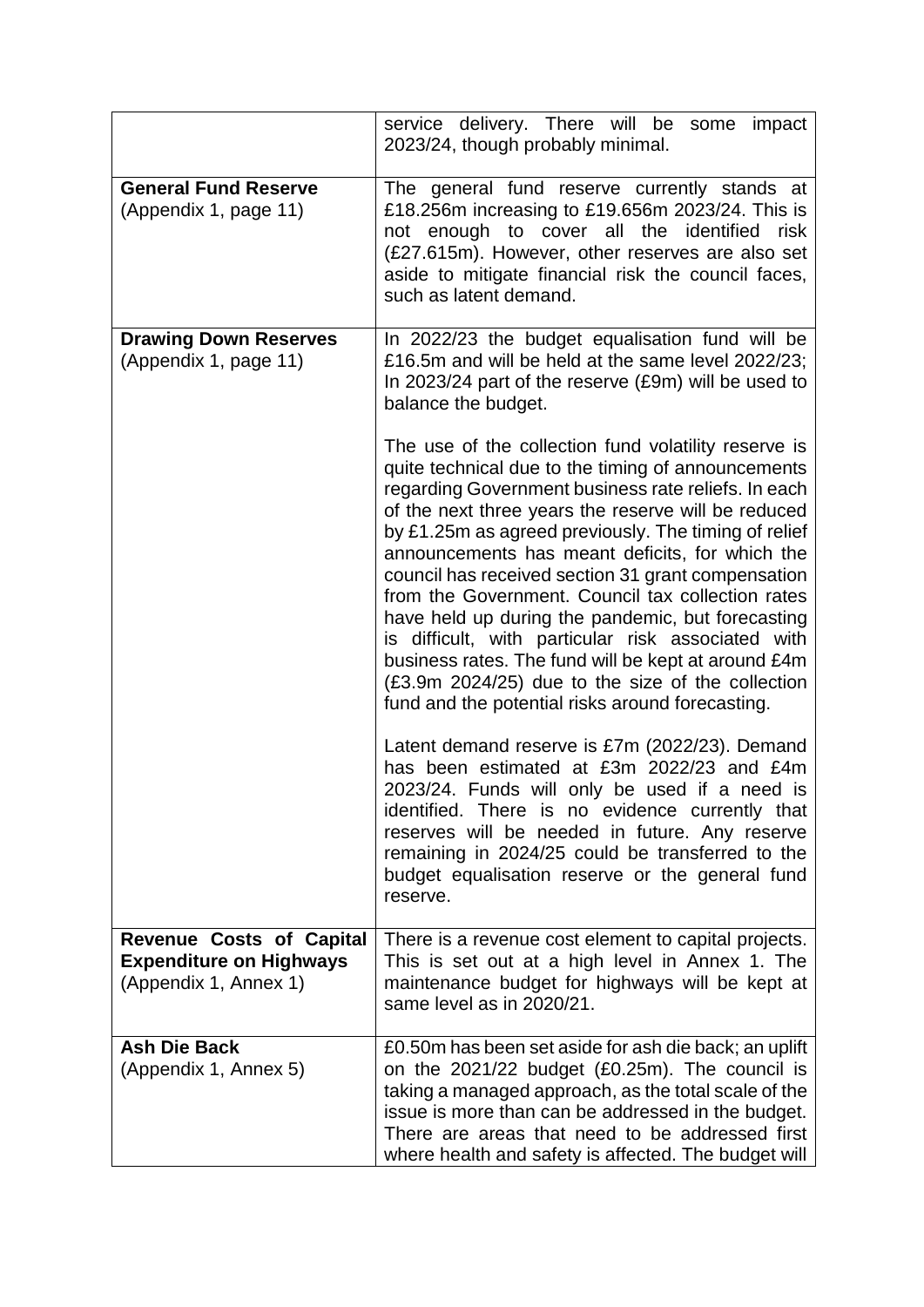|                                                                                                   | cover the issues that need to be addressed<br>2022/23.                                                                                                                                                                                                                                                                                                                                                                   |
|---------------------------------------------------------------------------------------------------|--------------------------------------------------------------------------------------------------------------------------------------------------------------------------------------------------------------------------------------------------------------------------------------------------------------------------------------------------------------------------------------------------------------------------|
| <b>Details of Service Demand</b><br><b>Changes</b><br>(Appendix 1, Annex 5)                       | The POPPI and PANSI population projections are<br>an improvement on the data used previously as they<br>can provide more localised information. Many<br>organisations across social care are using these<br>indices. There is always risk in projections, but the<br>new data is more accurate than the current Office<br>for National Statistics (ONS).                                                                 |
| <b>Living &amp; Ageing Well - Spot</b><br><b>Prices</b><br>(Appendix 1, Annex 6)                  | 2022/23 £0.2m in savings are proposed<br>In.<br>converting spot contracts to block contracts – rising<br>to £0.5m in 2023/24. These savings were put<br>forward by officers. Overall, there is growth in this<br>budget but there are also savings to be made.                                                                                                                                                           |
| <b>Better Care Fund</b><br>(Appendix 1, Annex 6)                                                  | This £2.9m is built into the base budget and appears<br>every year. This fund is used at the council's<br>discretion and is allocated to support social care,<br>reduce pressure on the NHS and support the care<br>market.                                                                                                                                                                                              |
| <b>Car Parking Charges</b><br>(Appendix 1, Annex 6)                                               | Reduced demand has been factored into the<br>calculations. The effect of any changes on the<br>market towns has been considered – though this is<br>hard to predict. When charges were increased<br>previously it had a negligible effect. The costs of<br>maintaining and running car parks are increasing.                                                                                                             |
| <b>Savings</b><br><b>Fostering</b><br><b>Excellence</b><br>(Appendix 1, Annex 6)                  | It is proposed to save $£0.525m$ of $£26m$ (2022/23)<br>in the Fostering Excellence programme. This target<br>looks ambitious but is more about managing cost<br>and demand. Officers are comfortable with this<br>saving though this does not mean that there are not<br>challenges and risks. The Cabinet has challenged<br>the savings identified and undertaken a process to<br>ensure that savings are deliverable. |
| <b>Capital</b><br><b>Programme</b><br>-<br><b>Education &amp; Skills</b><br>(Appendix 1, Annex 7) | Capital<br>cost<br>increasing,<br>for<br>are<br>example,<br>Stonehenge School will need an extra £1.5m. CPI<br>has been applied to projects and averaged out at<br>4%. In revenue contracts, the budget has accounted<br>for an inflationary rise of 4%. In capital programmes,<br>this may mean that due to higher inflation the<br>funding will not go as far, therefore further funding<br>will need to be found.     |
| <b>Capital</b><br>Programme<br><b>Borrowing Risk</b>                                              | Borrowing is forecast to increase to fund the capital<br>programme. Historically, debt interest repayment                                                                                                                                                                                                                                                                                                                |